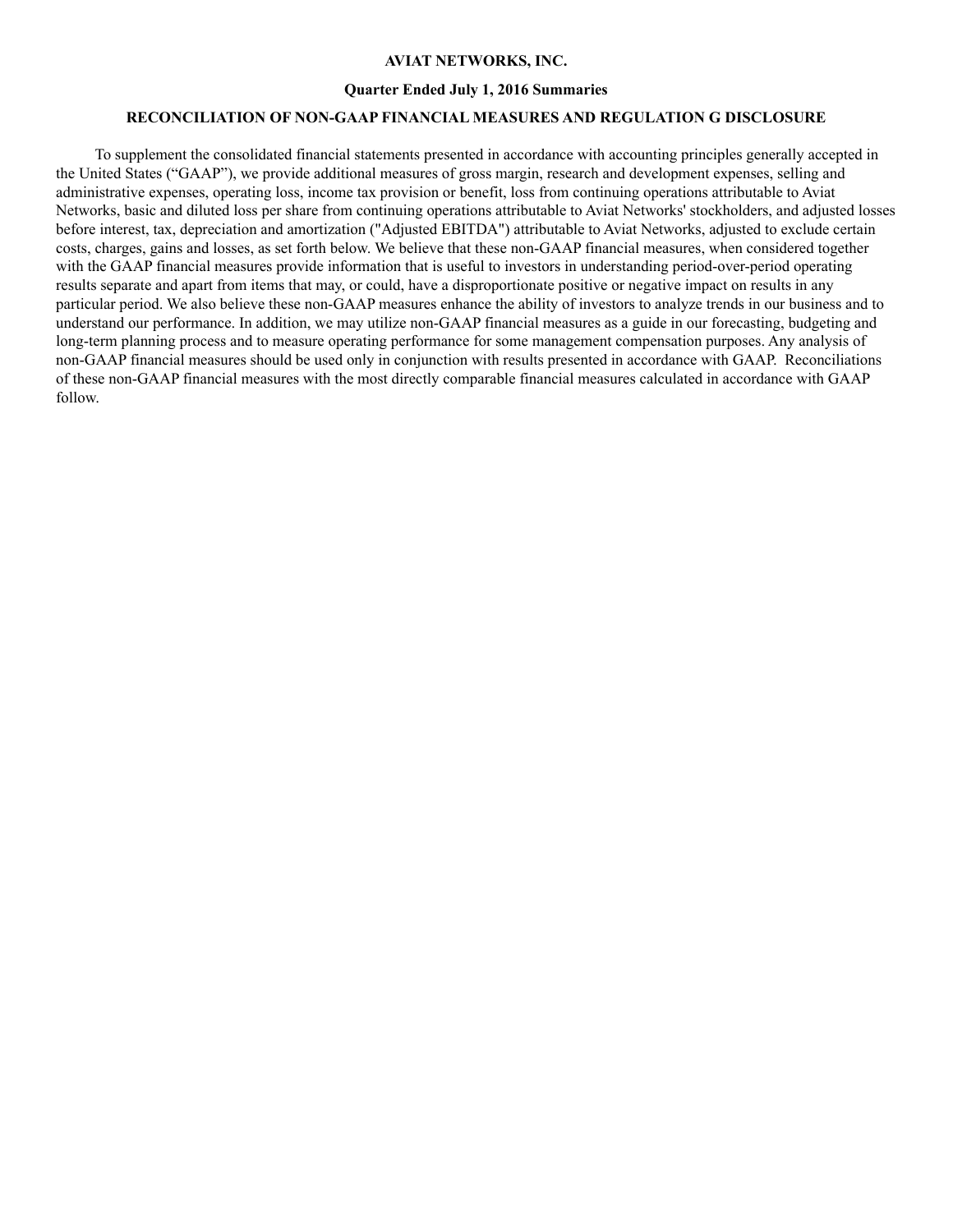## **Table 3**

# **AVIAT NETWORKS, INC.**

### **Fiscal Year 2016 Fourth Quarter Summary RECONCILIATIONS OF NON-GAAP FINANCIAL MEASURES (1) Condensed Consolidated Statements of Operations (Unaudited)**

|                                                                                      | <b>Quarter Ended</b> |                 |                                                          |  |                 |                   | <b>Fiscal Year Ended</b> |                         |                   |               |                 |                   |  |
|--------------------------------------------------------------------------------------|----------------------|-----------------|----------------------------------------------------------|--|-----------------|-------------------|--------------------------|-------------------------|-------------------|---------------|-----------------|-------------------|--|
|                                                                                      |                      | July 1,<br>2016 | $%$ of<br>Revenue                                        |  | July 3,<br>2015 | $%$ of<br>Revenue |                          | July 1,<br>2016         | $%$ of<br>Revenue |               | July 3,<br>2015 | $%$ of<br>Revenue |  |
|                                                                                      |                      |                 | (In thousands, except percentages and per share amounts) |  |                 |                   |                          |                         |                   |               |                 |                   |  |
| <b>GAAP</b> gross margin                                                             | $\mathbf{s}$         | 9,869           |                                                          |  | 18,628          | $21.2 \%$ \$      |                          | 61,717                  | $23.0 \%$ \$      |               | 80,690          | 24.0 %            |  |
| WTM inventory write-down                                                             |                      | 5,057           |                                                          |  |                 |                   |                          | 5,057                   |                   |               |                 |                   |  |
| Share-based compensation                                                             |                      | 28              |                                                          |  | 45              |                   |                          | 154                     |                   |               | 151             |                   |  |
| Non-GAAP gross margin                                                                |                      | 14,954          | 25.7 %                                                   |  | 18,673          | 21.3 %            |                          | 66,928                  | 24.9 %            |               | 80,841          | 24.1 %            |  |
|                                                                                      |                      |                 |                                                          |  |                 |                   |                          |                         |                   |               |                 |                   |  |
| <b>GAAP</b> research and development expenses                                        | S                    | 5,057           | $8.7 \%$ \$                                              |  | 5,999           | 6.8 $%$ \$        |                          | 20,806                  | $7.7 \%$ \$       |               | 25,368          | 7.6 %             |  |
| Share-based compensation                                                             |                      | (19)            |                                                          |  | (26)            |                   |                          | (110)                   |                   |               | (108)           |                   |  |
| <b>Non-GAAP research and development</b><br>expenses                                 |                      | 5,038           | $8.6\%$                                                  |  | 5,973           | $6.8\%$           |                          | 20,696                  | $7.7\%$           |               | 25,260          | 7.5 %             |  |
| <b>GAAP selling and administrative expenses</b>                                      | S                    | 16,472          | 28.3 % \$                                                |  | 17,434          | 19.9 % \$         |                          | 65,902                  | $24.5 \%$ \$      |               | 76,005          | 22.6 %            |  |
| Share-based compensation                                                             |                      | (407)           |                                                          |  | (391)           |                   |                          | (1,572)                 |                   |               | (1,928)         |                   |  |
| Non-GAAP selling and administrative                                                  |                      |                 |                                                          |  |                 |                   |                          |                         |                   |               |                 |                   |  |
| expenses                                                                             |                      | 16,065          | 27.6 %                                                   |  | 17,043          | 19.4 %            |                          | 64,330                  | 23.9 %            |               | 74,077          | 22.1 %            |  |
|                                                                                      |                      |                 |                                                          |  |                 |                   |                          |                         |                   |               |                 |                   |  |
| <b>GAAP</b> operating loss                                                           | S.                   | (13,256)        | $(22.8)\%$ \$                                            |  | (5,104)         | $(5.8)\%$ \$      |                          | (27, 446)               | $(10.2)\%$ \$     |               | (25,930)        | (7.7)%            |  |
| WTM inventory write-down                                                             |                      | 5,057           |                                                          |  |                 |                   |                          | 5,057                   |                   |               |                 |                   |  |
| Share-based compensation                                                             |                      | 454             |                                                          |  | 462             |                   |                          | 1,836                   |                   |               | 2,187           |                   |  |
| Amortization of intangible assets                                                    |                      |                 |                                                          |  | 95              |                   |                          |                         |                   |               | 380             |                   |  |
| Restructuring charges                                                                |                      | 1,596           |                                                          |  | 204             |                   |                          | 2,455                   |                   |               | 4,867           |                   |  |
| <b>Non-GAAP</b> operating loss                                                       |                      | (6,149)         | $(10.6)\%$                                               |  | (4, 343)        | $(5.0)\%$         |                          | (18,098)                | (6.7)%            |               | (18, 496)       | $(5.5)\%$         |  |
|                                                                                      |                      |                 |                                                          |  |                 |                   |                          |                         |                   |               |                 |                   |  |
| <b>GAAP</b> income tax provision (benefit)                                           | <sup>\$</sup>        | 779             |                                                          |  | (3,669)         | $(4.2)\%$ \$      |                          | 1,635                   | $0.6 \%$          |               | (1,310)         | $(0.4)\%$         |  |
| Adjustment to reflect pro forma tax rate                                             |                      | (479)           |                                                          |  | 4,169           |                   |                          | (435)                   |                   |               | 3,310           |                   |  |
| <b>Non-GAAP</b> income tax provision                                                 |                      | 300             | $0.5 \%$                                                 |  | 500             | $0.6\%$           |                          | 1,200                   | $0.4\%$           |               | 2,000           | $0.6\%$           |  |
| <b>GAAP</b> loss from continuing operations                                          |                      |                 |                                                          |  |                 |                   |                          |                         |                   |               |                 |                   |  |
| attributable to Aviat Networks                                                       |                      | \$(15,239)      | $(26.2)\%$ \$                                            |  | (1, 487)        | $(1.7)\%$ \$      |                          | (30, 448)               | $(11.3)\%$        | $\mathcal{S}$ | (24, 719)       | (7.4)%            |  |
| Share-based compensation                                                             |                      | 454             |                                                          |  | 462             |                   |                          | 1,836                   |                   |               | 2,187           |                   |  |
| Amortization of intangible assets                                                    |                      |                 |                                                          |  | 95              |                   |                          |                         |                   |               | 380             |                   |  |
| Restructuring charges                                                                |                      | 1,596           |                                                          |  | 204             |                   |                          | 2,455                   |                   |               | 4,867           |                   |  |
| Nigeria FX loss on dividend receivable                                               |                      | 1,245           |                                                          |  |                 |                   |                          | 1,245                   |                   |               |                 |                   |  |
| WTM inventory write-down                                                             |                      | 5,057           |                                                          |  |                 |                   |                          | 5,057                   |                   |               |                 |                   |  |
| Adjustment to reflect pro forma tax rate                                             |                      | 479             |                                                          |  | (4,169)         |                   |                          | 435                     |                   |               | (3,310)         |                   |  |
| <b>Non-GAAP</b> loss from continuing<br>operations attributable to Aviat<br>Networks | S                    | (6, 408)        | $(11.0)\%$ \$                                            |  | (4,895)         |                   |                          | $(5.6)\%$ \$ $(19,420)$ | $(7.2)\%$ \$      |               | (20, 595)       | $(6.1)\%$         |  |